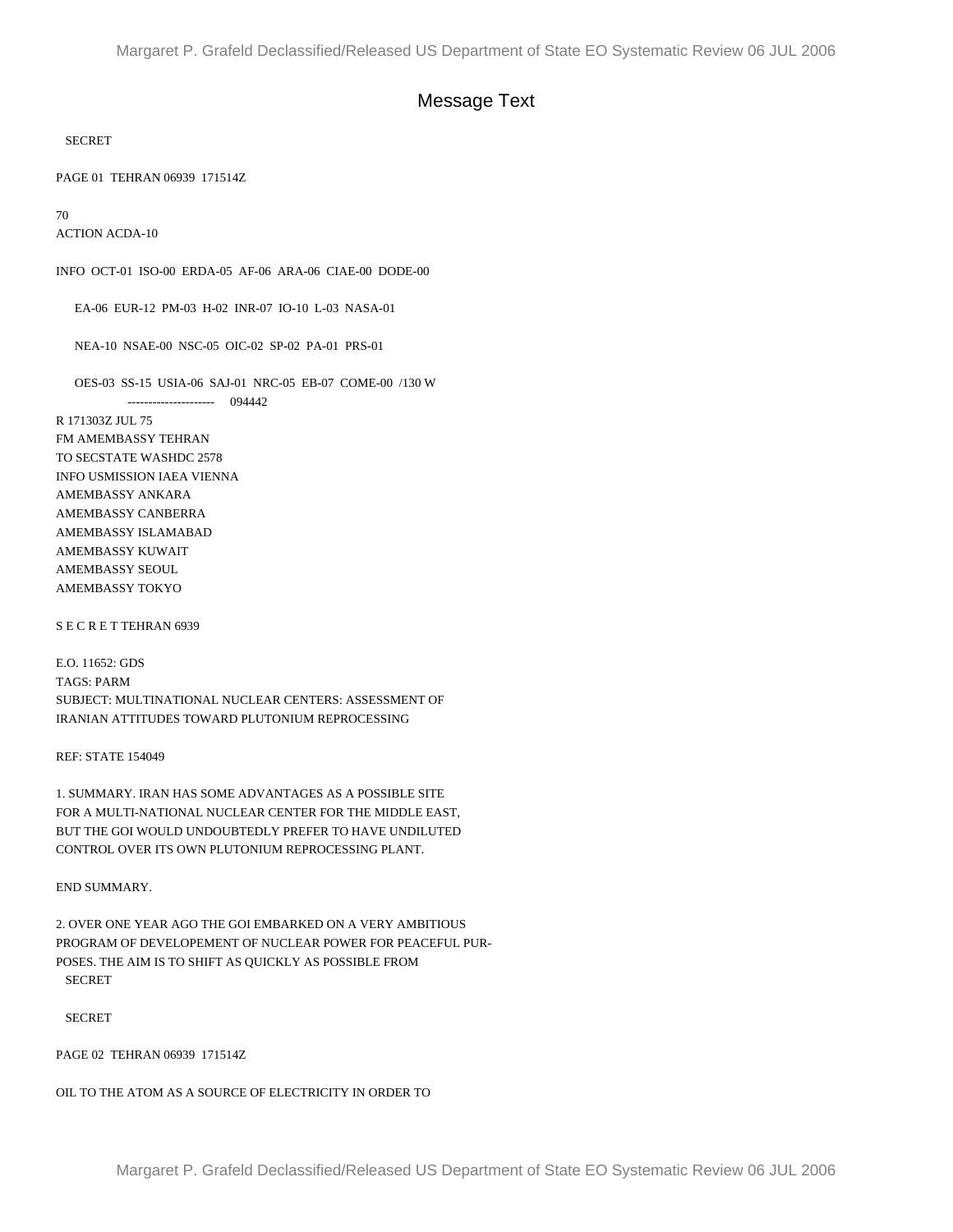PRESERVE IRAN'S DWINDLING POOLS OF PETROLEUM FOR INDUSTRIAL USE. NO GOI OFFICIAL HAS SATISFACTORILY EXPLAINED HOW IRAN EXPECTS TO ABSORB 23,000 MWE OF ADDITIONAL POWER WITHIN THE NEXT TWENTY YEARS. HOWEVER, THE FACT THAT THE SHAH TAKES A LIVELY PERSONAL INTEREST IN EACH STEP OF THE PRO-GRAM IS A FAIR INDICATION OF NUCLEAR POWER'S HIGH STANDING AMONG THE NATION'S PRIORITIES.

3. THE COMPONENTS OF THE GOI'S MOTIVATION TO ACQUIRE THIS COMPLEX AND EXPENSIVE TECHNOLOGY ARE NOT ENTIRELY CLEAR. IN ADDITION TO THE RESOURCE INCENTIVE AND THE PROMISE OF CHEAPER POWER, IT IS PROBABLE THAT THE SHAH REGARDS NUCLEAR POWER PLANTS AS SYMBOLS OF ARRIVAL AMONG THE INDUSTRIALIZED NATIONS OF THE WORLD. ALSO, WE CANNOT, OF COURSE, COMPLETELY RULE OUT THE POSSIBILITY THAT, IN THE EVENT OF FURTHER NUCLEAR PROLIFERATION IN THIS REGION, IRAN MIGHT FEEL THAT IT TOO MUST ACQUIRE NUCLEAR WEAPONS. IT IS POSSIBLE THAT IRAN'S INTEREST IN ACQUIRING NUCLEAR KNOWHOW AND PLUTONIUM IS, IN PART, MOTIVATED BY THE DESIRE TO PRESERVE THE OPTION OF DEVELOPING NUCLEAR WEAPONS SHOULD THE REGION'S POWER BALANCE SHIFT TOWARD THE NUCLEAR. IT SHOULD BE NOTED, IN THIS CONNECTION, THAT IRAN IS AN NPT SIGNATORY, ADHERES TO THE IAEA, AND HAS SPONSORED A NUCLEAR FREE ZONE IN THE MIDDLE EAST.

4. SPECULATION ASIDE, THERE CAN BE NO DOUBT OT THE GOI'S STRONG INTEREST IN ACQUIRING CAPABILITY IN THE ENTIRE LIGHT WATER REACTOR FUEL CYCLE. THIS HAS BEEN AFFIRMED ON SEVERAL OCCASIONS BY IRANIANS IN POSITIONS OF AUTHORITY, AND THE ATOMIC ENERGY ORGANIZATION OF IRAN(AEOI) HAS BEEN VERY ACTIVE IN ATTEMPTING TO SECURE ASSURED SOURCES OF URANIUM ORE, ENRICHMENT SERVICES, AND THE LIKE. THEY ARE EQUALLY INTERESTED IN HAVING THE OPTION, WHEN THEY PER-CEIVE THE NEED, TO POSSES THEIR OWN FUEL REPROCESSING FACILITY. THIS DESIRE IS SO STRONG, IN FACT, THAT OUR INSISTENCE THAT U.S.-SUPPLIED ENRICHED URANIUM, IF RE-PROCESSED WITHIN IRAN, ONLY BE REPROCESSED IN A MULTI-NATIONAL PLANT APPEARS TO BE THE MAIN REMAINING HURDLE TO SIGNATURE OF THE U.S.-IRAN BILATERAL AGREEMENT ON PEACEFUL USES OF ATOMIC ENERGY, SOME IRANIANS APPEAR TO THINK THAT **SECRET** 

**SECRET** 

PAGE 03 TEHRAN 06939 171514Z

A JOINTLY MANAGED AND OPERATED PLANT WOULD BE UNWORKABLE, BUT LURKING UNSPOKEN IN THE BACKGROUND MAY BE AN UNWILL-INGNESS TO SUBMIT THEIR PLANT TO FOREIGN SURVEILLANCE. IT IS EVEN MORE DOUBTFUL THAT THE GOI WOULD BE SATISFIED WITH ACCWSS TO AMULTINATIONAL REPROCESSING PLANT LOCATED OUT-SIDE THEIR TERRITORY. THEY SAY THEY ARE PRIMARILY INTERESTED IN ACCESS TO THE TECHNOLOHY INVOLVED IN THE ENTIRE FUEL CYCLE, AND SUCH ANS ARRANGEMENT WOULD NOT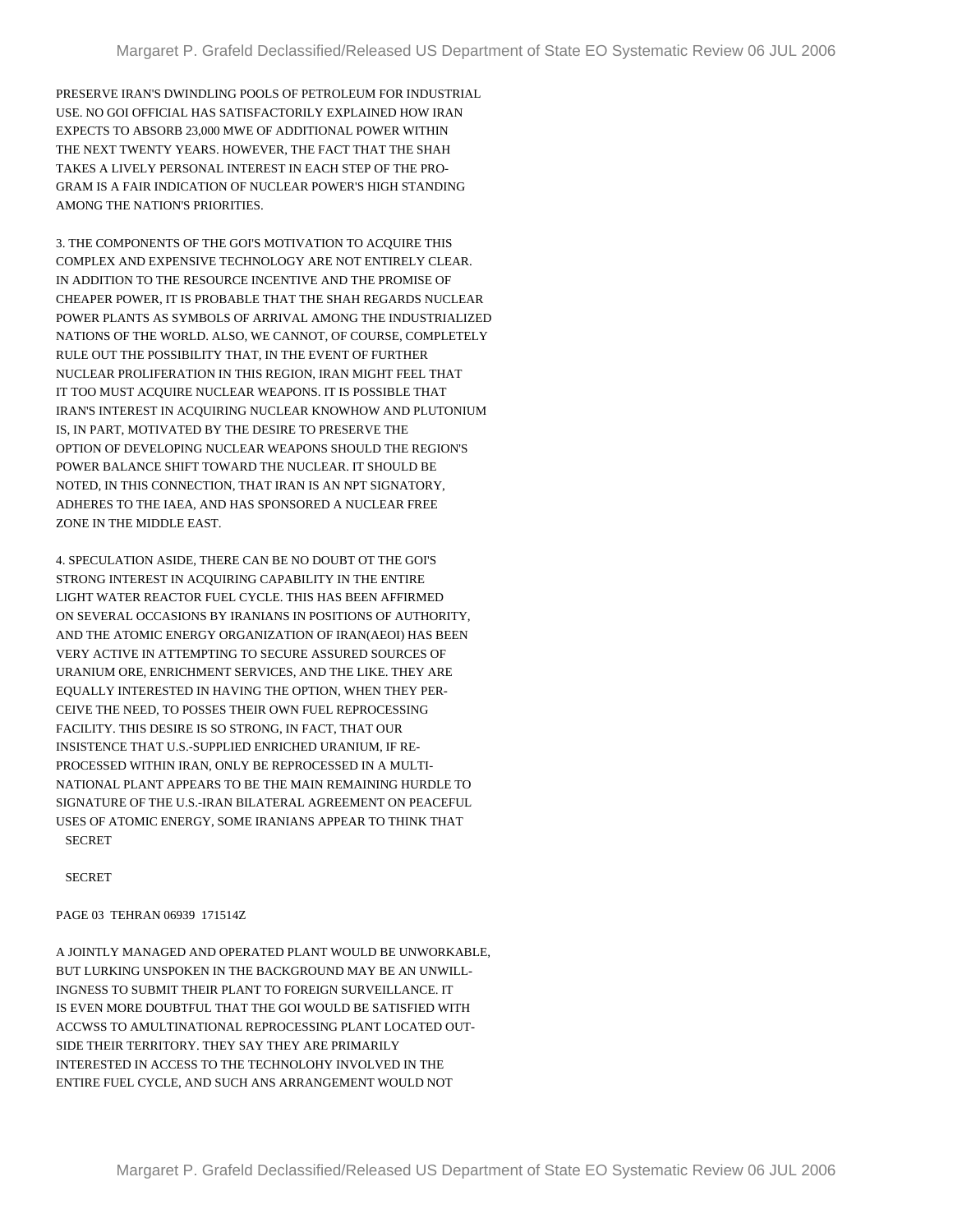## ACHIEVE THAT GOAL.

5. CONCERNING THE SUITABILITY OF IRAN ITSELF AS THE SITE FOR A MULTINATIONAL NUCLEAR CENTER, CONDITIONS ON THE WHOLE WOULD APPEAR TO FAVORABLE. IRAN HAS NO DEARTH OF REMOTE AREAS FOR LONG-TERM STORAGE OF RADIOACTIVE WASTE, AND THE PUBLIC IS INSUFFICIENTLY EDUCATED IN THE DANGERS OF RADIOACTIVITY TO RISE AGAINST THE IDEA. IRAN IS POLITICALLY STABLE--AS LONG AS THE SHAH SURVIVES--AND THE GOVERNMENT COULD CERTAINLY PROVIDE FOR THE PHYSICAL SECURITY OF A NUCLEAR CENTER. BECAUSE OF CENTO AND RCD TIES, TURKEY AND PAKISTAN COULD BE EXPECTED TO PARTICIPATE IN AN IRANIAN CENTER, IF THEY COULD NOT HAVE A REPROCESS-ING PLANT OF THEIR OWN, BUT THE ARAB COUNTRIES WOULD UN-DOUBTEDLY BE RELUCTANT TO DO SO. A DISADVANTAGE FOR IRAN AS THE SITE FOR A MULTINATIONAL NUCLEAR CENTER IS THE IN-ADEQUACY OF ITS INDUSTRIAL BASE. ALTHOUGH GROWING, IRANIAN INDUSTRY IS STILL SEVERELY LIMITED IN SCOPE AND SHORT OF MATERIALS, TRAINED LABOR, AND MANAGEMENT.

6 .THE IRANIAN NUCLEAR PROGRAM IS PURELY A GOVERNMENTAL ONE. IT MIGHT BE USEFUL TO NOTE THE FOLLOWING. UNTIL APRIL OF 1974, ALL PLANNING FOR NUCLEAR POWER CENTERED IN THE THEN MINISTRY OF WATER AND POWER. WHEN THE AEOI WAS FORMED, THE SUCCESSOR MINISTRY OF ENERGY WAS LEFT ONLY WITH THERMAL POWER, HYDRO POWER, ADN THE NATIONAL GRID, IN ADDITION TO DEVEOPMENT OF WATER RESOURCES. THE MINISTRY AND THE AEOI ARE NOT KNOWN TO CONSULT ON IRAN'S ELECTRIC POWER DEVELOPMENT,DESPITE THE FACT THAT THE LATTER WILL BE SUPPLYING LARGE INCREMENTS OF POWER TO THE FORMER FOR DISTRIBUTION TO INDUSTRY AND THE PUBLIC. PERSOANL AND/OR INSTITUTIONAL JEALOUSY APPEARS TO BE AN IN-GREDIENT IN THIS UNFORTUNATE SITUATION. SECRET

SECRET

PAGE 04 TEHRAN 06939 171514Z

MIKLOS

**SECRET** 

NNN